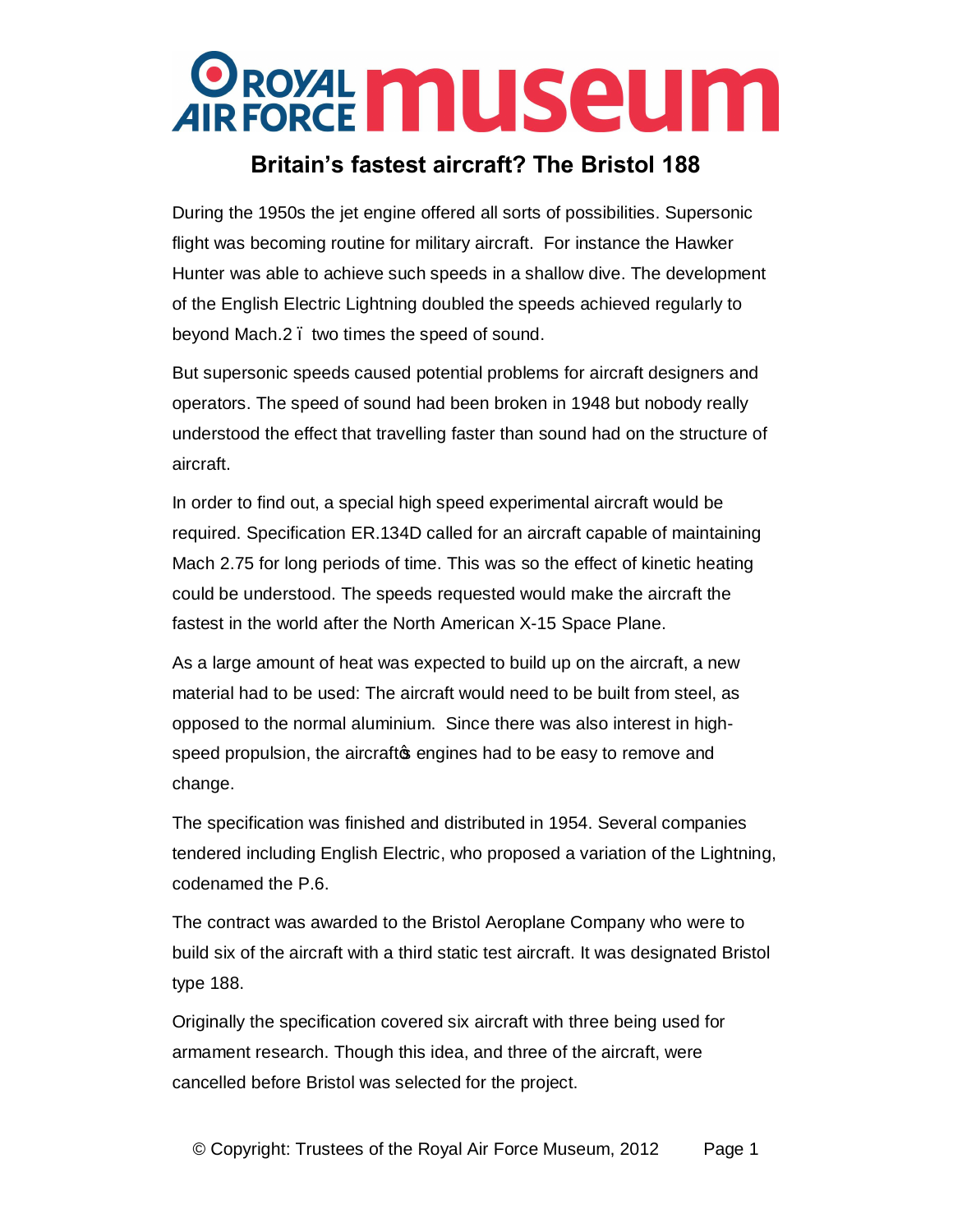Work started in 1954 under the direction of Archibald Russell, who was later knighted for his work on Concorde. The design was an incredibly long and thin cylinder with a pointed nose; the profile was only slightly broken by the cockpit, the diameter of the fuselage was dictated by the size of the ejector seat. Each wing was broken by an engine bay that was not much smaller than the fuselage in diameter whilst a large fin supported the tail plane on the back.

Suitable steel was difficult to find. Eventually Bristol settled on F.V.520 hardened stainless steel, which could withstand 500 degrees Celsius. As steel is not an easy material to work with the aircraft had to be built using new techniques, for example: the puddle welding of the panels where fusion was done by an arc that was surrounded by inert argon gas.

These difficulties clearly increased the length of the project development. Further delays were caused by the design changes in the engine.

Originally Rolls-Royce Avon R.A.24R engines were to be fitted. These engines were designed for the Avro 730 reconnaissance aircraft. However when that aircraft was cancelled in 1957, the engine was also cancelled.

Another aircraft cancelled at the time was the Saunders-Roe SR.177 rocket interceptor. Several de Havilland PS.50  $\epsilon$ yron Juniorgengines and afterburners had already been built for this aircraft.

These engines were re-assigned to the Bristol 188, solving that problem. But since this was an entirely new airframe with newly designed engines there were inevitably teething troubles.

The first complete aircraft was delivered to the Royal Aircraft Establishment in May 1960 for static tests. A year later, in April 1961, the first aircraft, XF923 was rolled out for engine tests.

These test showed problems with the intake and the afterburner. After a year of work to solve these the Bristol 188 first flew in April 1962, eight years after it was ordered. This was simply a transfer flight from Bristolos Filton works to the Royal Aircraft Establishment & Boscombe Down.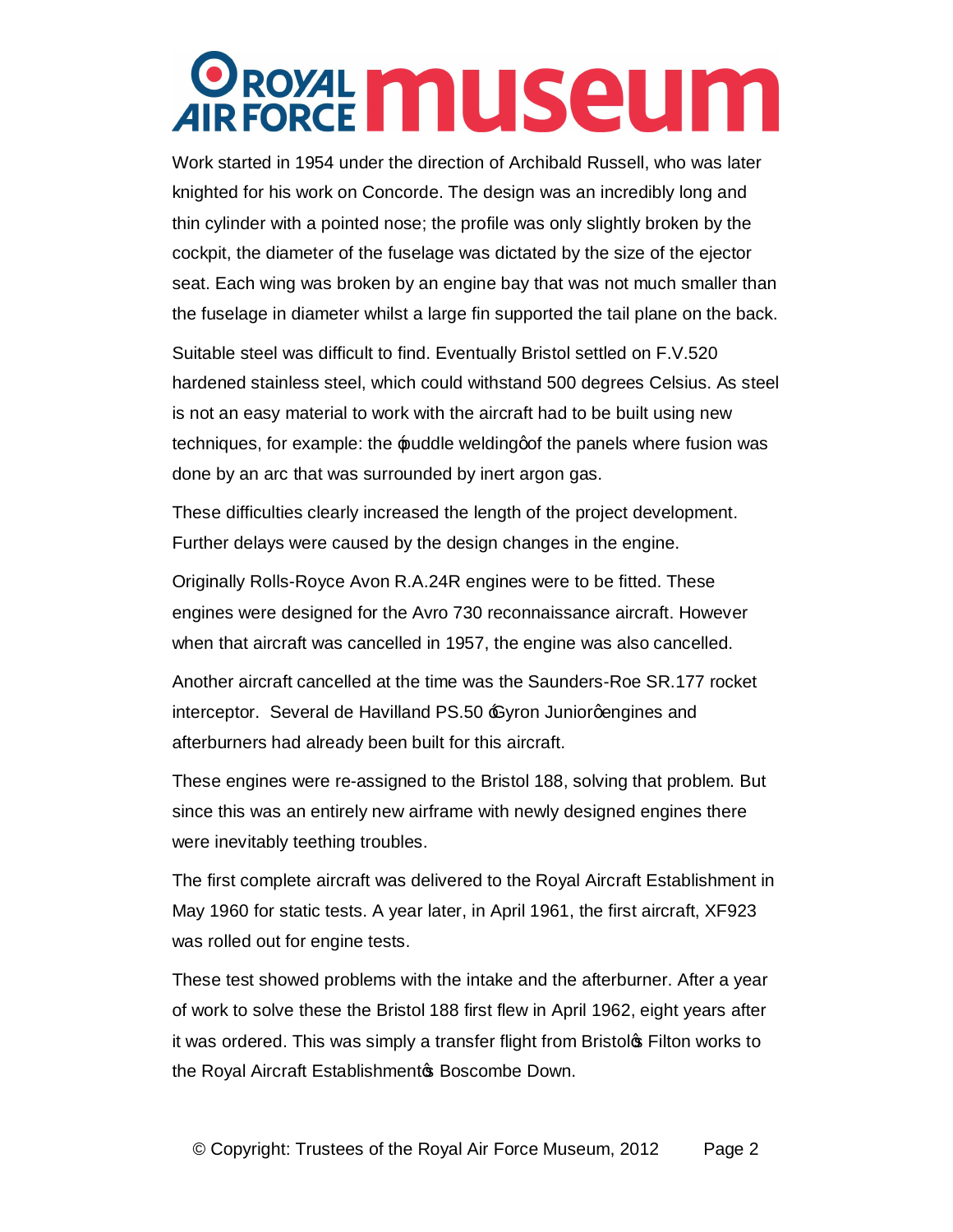The project had suffered severe delays. Finding the right material, developing Puddle Welding for the panels, redesigning the central wings because of problems found during aerodynamic tests on models and the saga with the engines had all conspired against the project. By the time it flew the Mach 2 Lightning was already entering Squadron service with the RAF.

A year later in 1962 the second aircraft XF926 flew. Although easily passing the sound barrier neither aircraft ever achieved their design speed, the highest speed achieved was Mach 1.88 at 36,000ft.

As mentioned fitting new engines to a new aircraft isnot a good idea. Fuel consumption was much higher than expected allowing only two minutes at high speed. The Gyron Juniors also developed surging problems at supersonic speeds. When this occurred the aircraft became almost impossible to control.

To solve these problems required new engines and a complete redesign of the aircraft age engine bays and intakes. Naturally this work would be expensive and by the early sixties the need for high speed research had become less of a priority.

XF923 was stored in November 1963 and supplied many parts to keep XF926 flying until January 1964. Both were struck off charge and taken to Shoeburyness to serve as gunnery targets. XF926 was saved this fate though and now resides in Test Flight at the RAF Museum, Cosford.

The Bristol 188 was a failure. It was an aircraft that never achieved its target and was dogged by problems throughout its design, construction and testing. Partially this was caused by external pressures such as the request to use the de Havilland Gyron Junior engines intended for another aircraft which were the 188 $\sigma$  main source of problems.

It form interesting to speculate what the 188 could have done had it been a success. At the time it would have been the fastest aircraft in the world that could take off and land (the North American X-15 was launched from a bomber) giving Britain a valuable research tool for high speed testing.